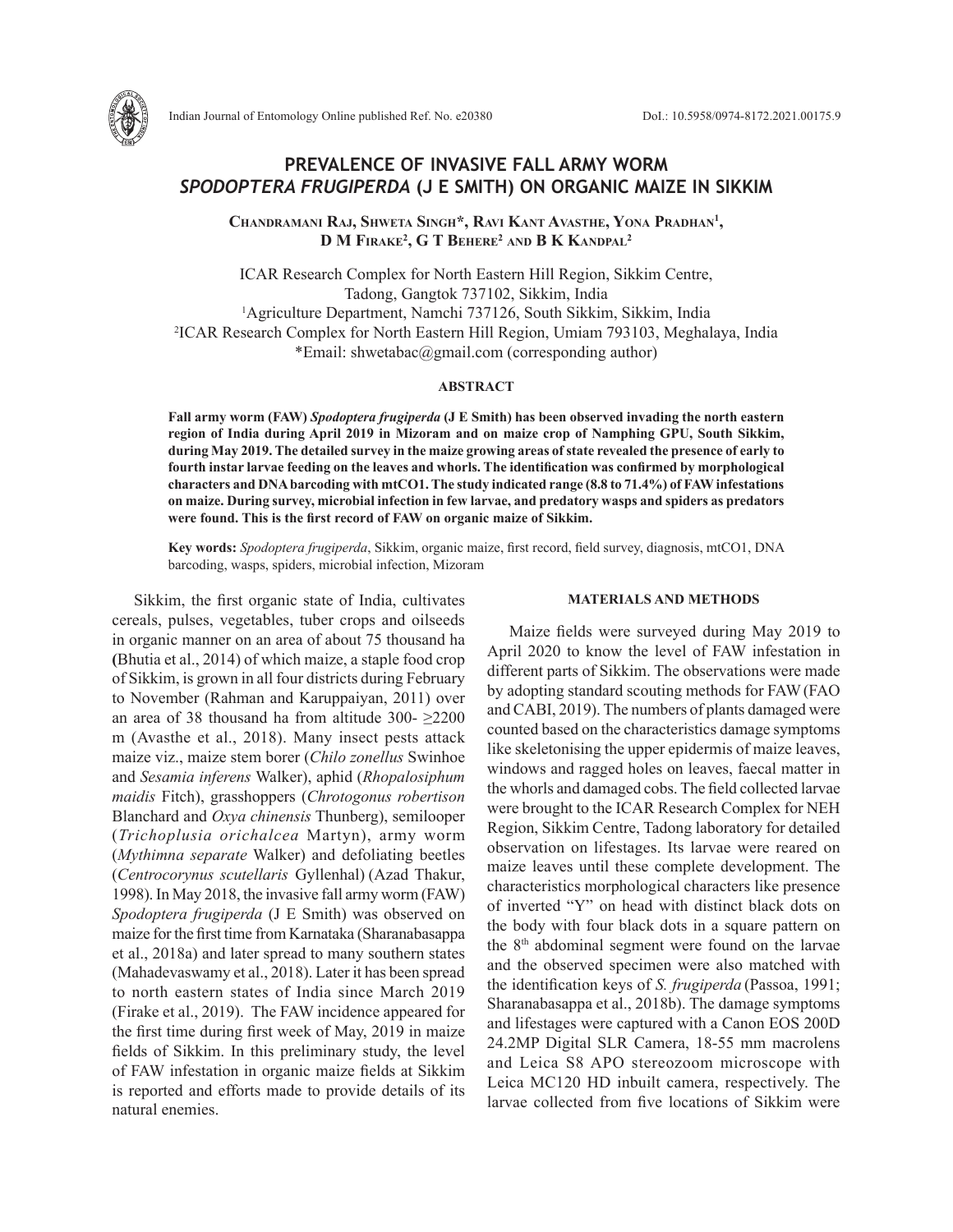reared on maize leaves until complete development. Mitochondrial DNA from two individuals (adult moths) was extracted by the procedure described by Firake and Behere (2020a,b). Overall procedure for amplification of mtCOI, sequencing and further analysis was adopted fromBehere et al. (2016).

## **RESULTS AND DISCUSSION**

The FAW *S. frugiperda* being a highly destructive pest, causes significant yield loss in maize and other economic crops (Maruthadurai and Ramesh, 2020; Montezano et al., 2018). In India, its incidence ranged from 2.0 to 100% in maize growing areas (Sharanabasappa et al., 2018a; Shylesha et al., 2018; Mallapur et al., 2018; Chormule et al., 2019; Padhee and Prasanna 2019; Srikanth et al., 2018). In the present study, the survey conducted in districts of Sikkim revealed the presence of early to fourth instar larvae feeding on the leaves and whorls of maize plants. The infested plant exhibited characteristic symptom of papery windows, pin or shot holes and ragged appearance of whorl along with moist saw dust-like faecal matter in the form of lumps either on leaves or inside the whorl. Scrapping of leaves by early instar larvae, stem scrapping, presence of bore holes along with whorl toppling by matured larvae were noticed. The incidence was from 8.8 % on RCM 1-1 (a composite germplasm of maize from Meghalaya) to 71.4% on C.P. 333 (hybrid variety from Charoen Pokphand India Private limited, India) in East district of Sikkim. For the first time FAW infestation was noticed in Namphing village of South Sikkim during kharif season (May 2019) which acted as an epicenter for other maize growing areas of maize in the South and other district of Sikkim. The maximum incidence (56.4± 2.51%) at same place was observed during rabi season in September, 2019, compared to that of kharif season  $(41.6 \pm 2.28\%)$  and early infestation  $(55.4 \pm 1.60\%)$ during this year in April 2020 (Table 1).

Subsequently, the damage was detected in other maize growing areas of Sikkim. The initial outbreak in maize field of South district of Sikkim could be reasoned due to two-season cropping of maize (kharif and rabi season) in the area and prevalence of hot and humid condition well in season than other parts of Sikkim. Heavy infestations in late planted maize of double-cropping systems had been reported **(**Robert and All, 1993). Favourable environment like warm and humid season along with rainfall favour the population buildup and spread (Stokstad, 2017). The

Table 1. Fall army worm *S. frugiperda* infestation on maize in Sikkim

| Place                                | Latitude | Longitude | Altitude | Infestation     | Date of     | Cultivar/variety     |
|--------------------------------------|----------|-----------|----------|-----------------|-------------|----------------------|
|                                      |          |           | (feet)   | $(\%)$          | observation |                      |
| Namphing, South Sikkim               | 27.228   | 88.483    | 2273     | $41.6 \pm 2.28$ | 10.5.2019   | Setimakai            |
| Namphing, South Sikkim               | 27.228   | 88.483    | 2273     | $56.4 \pm 2.51$ | 28.9.2019   | Setimakai            |
| Passi, South Sikkim                  | 27.131   | 88.451    | 1943     | $69.8 \pm 2.14$ | 18.07.2019  | Setimakai            |
| Phensang-Kabi, North Sikkim          | 27.425   | 88.678    | 4189     | $43.8 \pm 1.27$ | 13.06.2019  | Setimakai            |
| Lingthem-Passindang, North<br>Sikkim | 27.510   | 88.438    | 3000     | $44 \pm 1.14$   | 30.05.2019  | Setimakai            |
| Ringhim-Mangan, North Sikkim         | 27.498   | 88.535    | 3136     | $17.6 \pm 1.91$ | 23.05.2019  | Setimakai            |
| ICAR-NOFRI, East Sikkim              | 27.324   | 88.601    | 3882     | $8.8 \pm 1.15$  | 21.06.2019  | <b>RCM 1-1</b>       |
| <b>ICAR NOFRI, East Sikkim</b>       | 27.323   | 88.601    | 3901     | $33.8 \pm 2.77$ | 25.04.2020  | MS 4-1               |
| Zijtlang, Rangpo, East Sikkim        | 27.181   | 88.524    | 1483     | $44.2 \pm 2.74$ | 2.5.2020    | Setimakai            |
| Namphing, South Sikkim               | 27.228   | 88.483    | 2273     | $55.4 \pm 1.60$ | 5.4.2020    | Setimakai and CP 333 |
|                                      |          |           |          |                 |             | (hybrid)             |
| Radong, East Sikkim                  | 27.269   | 88.580    | 3364     | $26.6 \pm 2.46$ | 19.04.2020  | <b>JKMH 1701</b>     |
| Passi, South Sikkim                  | 27.13    | 88.451    | 1975     | $52.8 \pm 2.06$ | 12.04.2020  | Setimakai            |
| Passi, South Sikkim                  | 27.128   | 88.452    | 1942     | $14.6 \pm 1.71$ | 19.04.2020  | Bio-9544             |
| Passi, South Sikkim                  | 27.131   | 88.451    | 1944     | $54.2 \pm 2.18$ | 19.04.2020  | CP 333               |
| Amba, East Sikkim                    | 27.209   | 88.625    | 3056     | $68.2 \pm 1.60$ | 23.04.2020  | Setimakai and 33M66  |
| Namchebong, East Sikkim              | 27.260   | 88.591    | 3522     | $71.4 \pm 0.85$ | 10.4.2020   | C.P. 333             |
| Naibutar, East Sikkim                | 27.246   | 88.591    | 4826     | $16.6 \pm 1.68$ | 30.4.2020   | Setimakai            |
| ICAR-NOFRI, East Sikkim              | 27.326   | 88.598    | 3669     | $28.6 \pm 1.94$ | 25.04.2020  | <b>RCM-76</b>        |
| Krishi Vigyan Kendra, Ranipool,      | 27.285   | 88.591    | 2629     | $69.8 \pm 1.41$ | 8.6.2020    | MS 8-1               |
| East Sikkim                          |          |           |          |                 |             |                      |
| Lower Sajong, East Sikkim            | 27.314   | 88.571    | 3862     | $26.6 \pm 1.04$ | 4.6.2020    | Pehnlo Makai         |
| <b>ICAR NOFRI, East Sikkim</b>       | 27.323   | 88.603    | 3897     | $52.6 \pm 0.97$ | 3.6.2020    | Murali Makai         |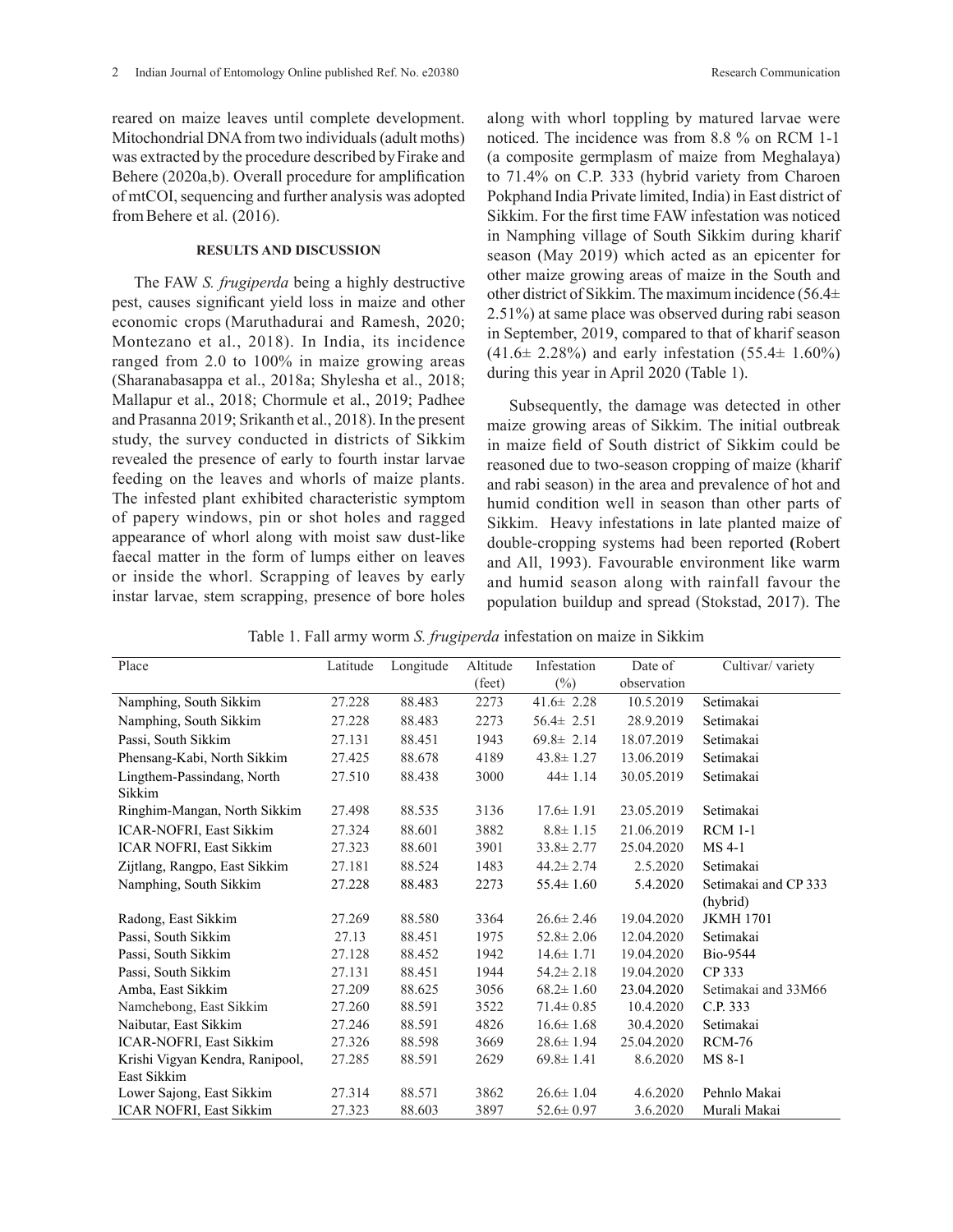species identity was confirmed at molecular level by sequencing standard barcoding region of mtCOI gene. After trimming the ambiguous ends (5' and 3'), a final 626bp good quality sequence was obtained for both the individuals. BlastN search of our FAW 626bp sequences shown 100% similarities with FAW reported from China (MK860942), South Africa (MK493021), Kenya (MK492973) and others regions of India (MT644266) including North Eastern region of India (MN640599 and MN640598). The two sequences of FAW sequenced in the study showed 100% similarities, and a representative sequence submitted to the NCBI vide accession number 'MT621018'. The nucleotide composition of sequence reported in this study has A-29.1%, T-40.4%, G- 14.9% and C-15.7%.

Although the FAW has invaded and spread to different parts of Sikkim, the organic ecosystem has potential to restrict the pest below economic threshold level (Wyss et al., 2005; Zehnder et al., 2007). The native biocontrol agents against other *Spodoptera* spp., could possibly manage this invasive species as related indigenous pest species have been considered as first line of defense (Firake and Behere, 2020a). For instance, >26 species of natural enemies of FAW have been reported in similar agroecosystem of Meghalaya (Firake and Behere, 2020a; Firake and Behere, 2020b; Firake et al., 2020). In this study, predatory wasps (Hymenoptera: Vespidae) and different species spiders (unidentified) were found predating on FAW larvae during survey. Besides, microbial infection was also noticed in few larvae in organic maize fields. Therefore, there is huge scope for availability of several potential biocontrol agents of FAW in Sikkim which could be instrumental in managing the spread of FAW infestation.

### **ACKNOWLEDGEMENTS**

The authors acknowledge the funding support from All India Network Project on Organic Farming and The Director, ICAR Research Complex for NEH Region, Umiam 793103 for providing facilities.

#### **REFERENCES**

- Avasthe R, Singh R, Babu S, Kapoor C, Pashte V. 2018. Status, Potential and Production strategies for maize in Sikkim Himalayas. Proceedings. National Workshop and Brainstorming Session on Unleashing the Hidden Potential of Maize Technology in NEH Region: Status, Options and Strategies, ICAR Research Complex for NEH Region, Manipur Centre, Imphal. 217-228 pp.
- Azad Thakur N S. 1998. Insect pest of major crops of Sikkim. pp. 339- 366. Rai S C, Sundriyal R C, E Sharma (eds.). Sikkim perspectives for planning and development Sikkim science society, National highway, Opposite Krishi Bhawan, Tadong, Gangtok, Sikkim,

India. 716 pp.

- Behere G T, Firake D M, Tay W T, Azad Thakur N S, Ngachan S V. 2016. Complete mitochondrial genome sequence of a phytophagous ladybird beetle, *Henosepilachna pusillanima* (Mulsant) (Coleoptera: Coccinellidae). Mitochondrial DNA Part A 27(1): 291-292.
- Bhutia K, Pradhan Y, Avasthe R K, Bhutia P T. 2014. Agriculture in Sikkim: Transition from Traditional to Organic Farming. pp. 1-20. Avasthe R, Pradhan Y, K Bhutia (eds.). Hand book of organic crop production in Sikkim. Sikkim Organic Mission, Govt. of Sikkim and ICAR Research Complex of NEHR, Sikkim Centre, Gangtok. 398 pp.
- Chormule A, Shejawal N, Sharanabasappa C M, Kalleshwaraswamy M S, Asokan R, Mahadeva Swamy H M. 2019. First report of the fall armyworm, *Spodoptera frugiperda* (J. E. Smith) (Lepidoptera, Noctuidae) on sugarcane and other crops from Maharashtra, India. Journal of Entomology and Zoological Studies 7(1): 114-117.
- FAO, CABI. 2019. Community-Based Fall Armyworm (*Spodoptera frugiperda*) monitoring, early warning and management. Proceedings Training of Trainer's manual, the Food and Agriculture Organization of the United Nations and CAB International. 112 pp.
- Firake D M, Behere G T, Babu S, Prakash N. 2019. Fall Armyworm: Diagnosis and Management (An extension pocket book). ICAR Research Complex for NEH Region, Umiam, Meghalaya, India. 48 pp.
- Firake D M, Behere G T. 2020a. Natural mortality of invasive fall armyworm *Spodoptera frugiperda* (JE Smith) (Lepidoptera: Noctuidae) in maize agroecosystems of northeast India. Biological Control 148: 104303.
- Firake D M, Behere G T. 2020b. Bioecological attributes and physiological indices of invasive fall armyworm, *Spodoptera frugiperda* (J. E. Smith) infesting ginger (*Zingiber officinale* Roscoe) plants in India. Crop Protection 137: 105233.
- Firake D M, Sharma S K, Behere G T. 2020. Occurrence of Nuclear Polyhedrosis Virus of invasive fall armyworm, *Spodoptera frugiperda* (J. E. Smith) in Meghalaya, North East India. Current Science 118 (12): 1876-1877.
- Mahadevaswamy H M, Asokan R, Kalleshwaraswamy C M, Sharanbasappa D, Prasad Y G, Maruthi M S, Shashank P R, Ibemu Devi N, Surakasula A, Adarsha S, Srinivas A, Rao S, Vidyasekha, Shail R M, Shyam Sundar Reddy G, Nagesh S N. 2018. Prevalence of "R" strain and molecular diversity of fall armyworm, *Spodoptera frugiperda* (J. E. Smith) (Lepidopetra: Noctuidae) in India. Indian Journal of Entomology 80 (3): 544-553.
- Mallapur C P, Naik A K, Hagari S, Praveen T, Patil R K. 2018. Potentiality of *Nomuraea rileyi* (Farlow) Samson against the fall armyworm, *Spodoptera frugiperda* (J.E. Smith) infesting maize. Journal of Entomology and Zoological Studies 6: 1062-1067.
- Maruthadurai R, Ramesh R. 2020. Occurrence, damage pattern and biology of fall armyworm, *Spodoptera frugiperda* (J E smith) (Lepidoptera: Noctuidae) on fodder crops and green amaranth in Goa, India. Phytoparasitica 48(1): 15-23.
- Montezano D G, Specht A, Sosa-Gomez D R, Roque-Specht V F, Sousa-Silva J C, Paula-Moraes S D, Peterson J A, Hunt T E. 2018. Host plants of *Spodoptera frugiperda* (Lepidoptera: Noctuidae) in the Americas. African Entomololgy 26(2): 286-300.
- Padhee A K, Prasanna B M. 2019. The emerging threat of Fall Army Worm in India: time for proactive and collective action. Indian Farming 69(1): 51-54.
- Passoa S. 1991. Color identification of economically important *Spodoptera larvae* in Honduras (Lepidoptera: Noctuidae). Insecta